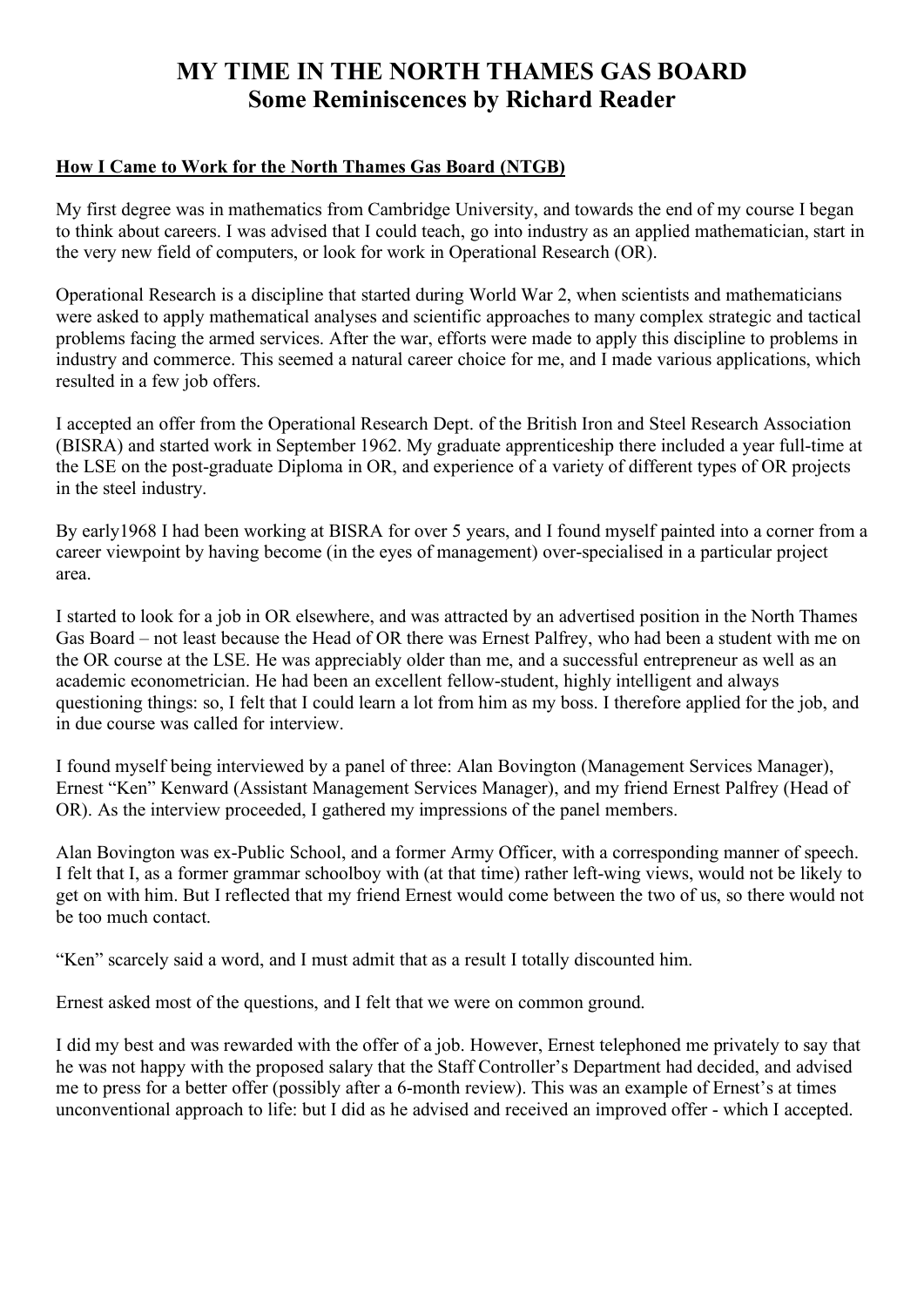#### **Starting Work in NTGB**

I joined the North Thames Gas Board on the  $1<sup>st</sup>$  January 1968 - in those days, the  $1<sup>st</sup>$  January was a normal working day, not a Bank Holiday! I reported for duty at 08.45 in the Operational Research Section of the Management Services Department in College House, Wrights Lane, Kensington (a former warehouse converted into offices just behind Pontins department store).

The  $1<sup>st</sup>$  January was a good day to start my new job, as – like every member of the Board's staff – I was issued with a bar of soap and a clean towel! This was an annual practice, started in the distant past, when white-collar staff mostly worked in offices on the sites of coal gasification plants, which were known for the smuts and fumes that they emitted. College House was far from any gasworks, and the adjacent tube line to High Street Kensington station (although on the surface, and visible from our windows) emitted noise but little dirt. However, the traditions were maintained…

Another customary practice for the 1<sup>st</sup> January was the tour of all the Kensington offices by the Chairman of the Board, who came over from his much grander offices in Kensington High Street to personally wish all employees a Happy New Year. Great was the activity in preparation for this visitation: piles of papers neatly filed away, books and reports put in order, and – of course! – a big sheet of pure white blotting paper issued to each person sitting at a desk, to replace the used sheet in their large rectangular blotting pad.

I wondered whether the Chairman might get the impression that no work was going on, so tidy and pristine were the offices. Then I reflected that he too would have taken part in similar exercises when he was more junior: it was all part of the way things had always been done…

Having previously worked in a Research Association, which had been founded after the war, I was not familiar with the extent and importance of tradition in the workplace. My eyes were rapidly being opened.

So, what was my actual first task on that 1<sup>st</sup> January? Well, my boss Ernest Palfrey showed me to my desk and handed me a substantial book: "The History of the Gas, Light and Coke Company 1812 – 1949" by Stirling Everard, formerly the Head of Management Services at NTGB, but now retired.

"Read this," said Ernest, "and when you've finished it, come and see me to discuss the projects you will work on." This was not what I had expected: but I duly sat down and started reading. The book was wellwritten, and somewhat to my surprise I found that I quite enjoyed it. But I still could not see why I had to read this book before starting work properly: it was only later that I came to understand the wisdom of Ernest's action.

The fact is that almost all the senior managers in the North Thames Gas Board had started their working lives in the Gas, Light and Coke Company prior to the nationalisation of the gas industry in 1949. This was a company with a strong corporate culture, and a great respect for tradition. It was paternalistic – employees were expected to do their jobs properly without creating difficulties; and if they did that, then they could expect fair treatment as far as possible.

This culture had remained largely unchanged in the NTGB, which had been formed from the Gas, Light and Coke Company on nationalisation in 1949, by the addition of a few very small gas undertakings at the periphery of the Gas Light and Coke Company's area of gas supply. Older employees addressed senior managers as "Sir" (there were very few female senior managers), and young upstarts like me had to come to terms with this expectation of a significant measure of deference. A good solution was to address these managers by their title – "Director", "Controller", etc. This was correct and could offend no-one – and it was a formula that I subsequently found useful at high levels of management in Gas Council and British Gas when matters got a bit fraught.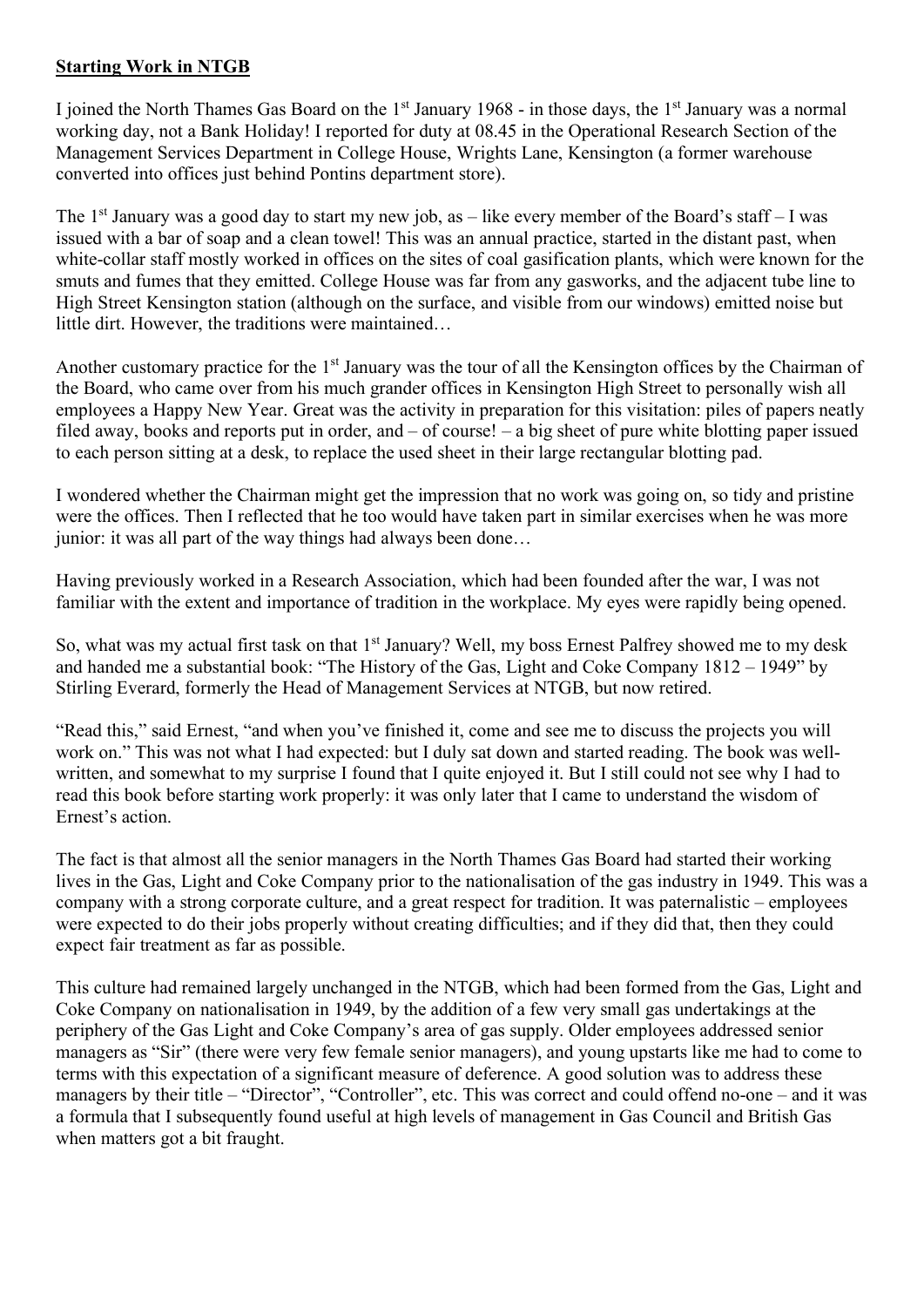### **How Did It Work Out?**

Once I had read "The History of the Gas, Light and Coke Company, I was assigned some OR projects to work on. I had congenial colleagues who made me welcome, and I started to make contacts with managers within the Board who were current or. potential "clients" for our work as an internal consultancy group for the analysis of complex problems. I soon found that Ernest's perception that I would need to understand the corporate culture was absolutely right. But I noticed also that Ernest himself seemed to chafe under the paternalistic regime, which did not encourage questioning the status quo – one of Ernest's strongest attributes (and an important aspect of many OR projects).

Additionally, I found that Alan Bovington was nobody's fool, and was genuinely and deeply concerned about his staff. Somewhat to my surprise, I came to have a real respect for him and his management abilities.

As for "Ken", the quiet person at my interview, I found that I was learning more about the realities of management from him than from anyone else in my life, before or since. He had started as a junior in Accounts in the Gas, Light and Coke company, and in a subsequent talk to the OR Section showed us his first payslip as well as several other documents and artefacts from that era. When some years later, I asked him why he was still only an Asst. Department Manager rather than much higher up in the management hierarchy, he simply said, "When you have been a Japanese prisoner of war, and have spent day after day burying your friends, you lose the ambition to take on more responsibility."

This seriously took me aback: I had not previously met someone so strongly affected by wartime experiences, and yet there must have been many such had I only looked deeply enough. Not that Ken avoided community activities – in addition to his job, he was an elected Councillor in his London Borough, which gave him a big additional workload.

I continued to learn from Ken while I was with NTGB, and later visited him during his final illness to pay tribute to his influence on me and on so many others. He was such a modest man, but with a clear knowledge of what was right and appropriate, which he conveyed to us all. I still salute him – what a difference from my first interview impression!

As for my friend (and boss) Ernest, I soon discovered that being a congenial fellow-student does not necessarily make for being a compatible boss. His approach was so different from mine, and he managed – without so intending – to upset not only some colleagues in other departments but also some of his staff. He constantly questioned everything, and although it is part of the job in Operational Research to do just that during a project, it is not helpful to do it all the time and in a way that upsets people. Ernest simply saw issues so clearly and was so committed to "telling it like it is", that on occasion he just rubbed people up the wrong way.

He also challenged customary employment conventions, as witness his phone call to me after my job interview. For instance, after the annual announcement of pay rises, he invited all his staff at a group meeting to reveal the amount of their salary and also their recent pay rise – and began by announcing his own! We all complied, despite feeling extremely uncomfortable – this was so counter to behaviours in our previous jobs. But it was part of Ernest's aim of total transparency – which I respect in principle, even if I think it requires moderation in practice.

It began to become clear to me that I was having increasing difficulties in working under Ernest, and I started thinking about changing jobs again. But before I had got very far, Ernest announced that he had been appointed as Head of OR at The Reader's Digest. He duly left NTGB, and I understand that he had a successful career in his new appointment, a tribute to his undoubted intelligence.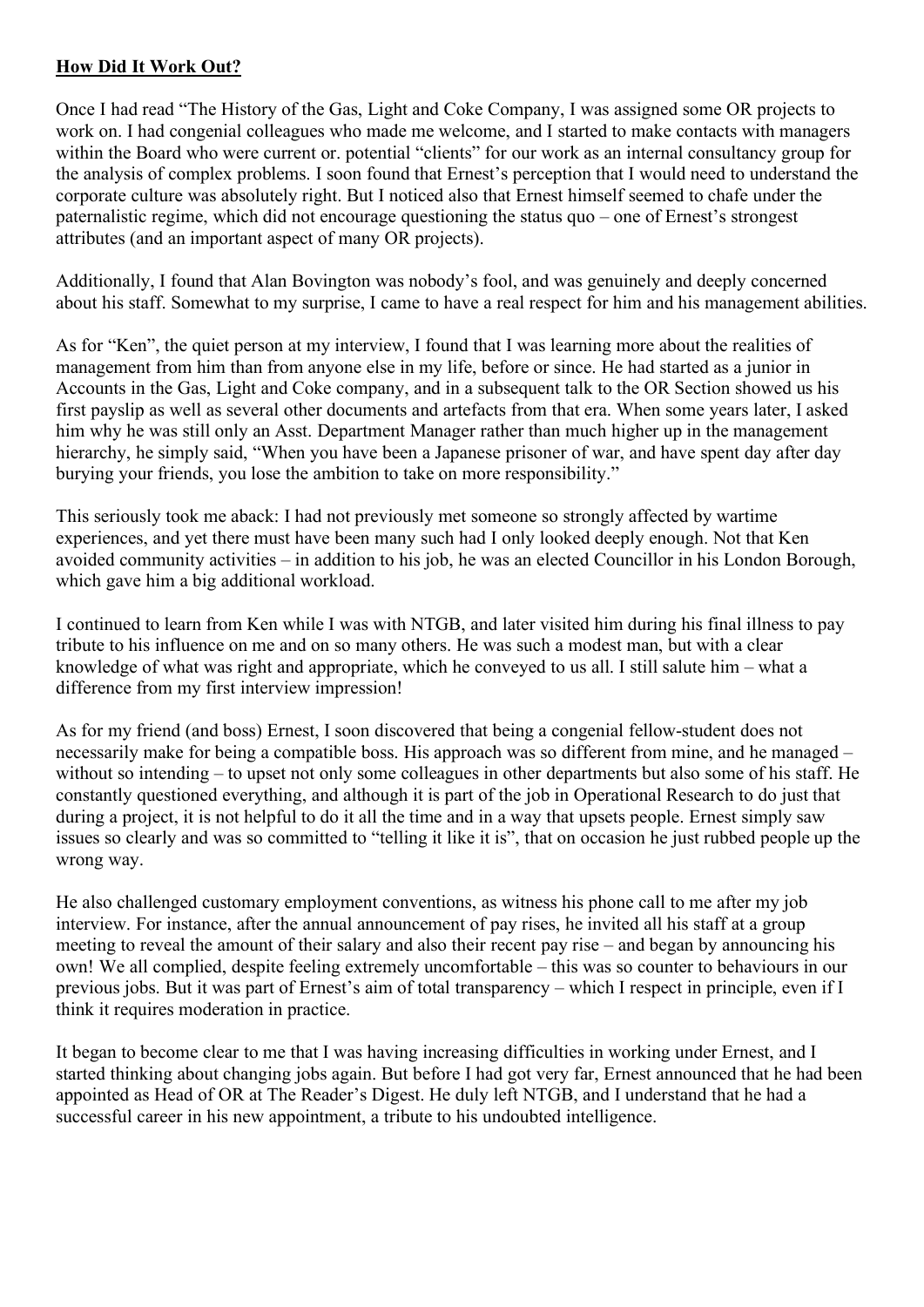# **"Acting Up"**

I was asked to "act up" as Head of the OR Section for a time, and I felt quite honoured as I had not been with the Board for very long. After some months I expressed concern to Ken that I was doing the work but not even receiving an "acting up" allowance. I was told that it would no doubt be dealt with at the next annual salary review. However, it was not.

I was upset and consulted my local NALGO (the trade union, National and Local Government Officers' Association) representative – it was a condition of employment in NTGB in those days that staff had to join an approved trade union. The NALGO rep. advised me to give it another year before rocking any boats – wise advice, as I now see.

During that extra year, the Board announced that it had decided to create a Corporate Planning section in the Management Services Dept. and had recruited Steve Milner from the World Bank as the new Department Head to do this. Steve therefore succeeded Alan Bovington, the current Management Services Manager, who had been dismissed without warning. There was little employment legislation regarding "unfair dismissal" in those days, and I was saddened by the fact and the manner of Alan's departure, as I had come to have a high regard for him. We were all glad to learn that after a little while he had secured an equivalent job in the water industry.

Soon after all that upheaval I was called to the office of the Staff Controller and offered a permanent promotion to head up the OR section at an improved salary. There was even an expression of regret for the delay, which had been caused by the need to have the new Head of Corporate Planning and Management Services in place before anything could be done about subordinate appointments. I accepted the promotion, of course, and found Steve Milner to be a good boss with whom I struck up a positive relationship.

I was still learning to adapt to the corporate culture, as witness my reaction to a subsequent annual salary review. In this paternalistic organisation, the Chairman liked to personally announce the salary review of every fairly senior manager in a private interview. So one day I received a phone call from the Chairman's secretary to say that "The Chairman would like to see you about the annual salary review, and would such and such a date and time be convenient?" I checked my diary and realised that I had a meeting booked then with one of my project sponsors. I explained this, and the secretary said "No problem", and offered me an alternative slot, which I accepted.

I happened to mention this to Ken Kenward, who nearly had a fit. "You have to understand," he said, "that when the Chairman's office offers you a meeting time you just accept at once and alter any conflicting arrangements!" Another lesson in tradition and respect for hierarchy…

However, my naivety had some good results – instead of sitting in the Chairman's waiting room with my fellow Section Heads from Corporate Planning and Management Services, I was in the company of managers from entirely unrelated departments. These included the famous Mrs Crouch, Head of Catering, whom I subsequently learnt to be a legendary figure within the industry. I recall a singularly extrovert and dynamic character with a force of personality that I have seldom encountered since. I don't remember the meeting with the Chairman: but I do remember his waiting room!

## **Running the OR Section**

My appointment as Head of OR started a happy three years of work for me. I was in charge of a small group of young graduates and support staff, with the common aim of applying what we had learnt about OR at university in order to help NTGB management in dealing with some of its more complex logistical problems.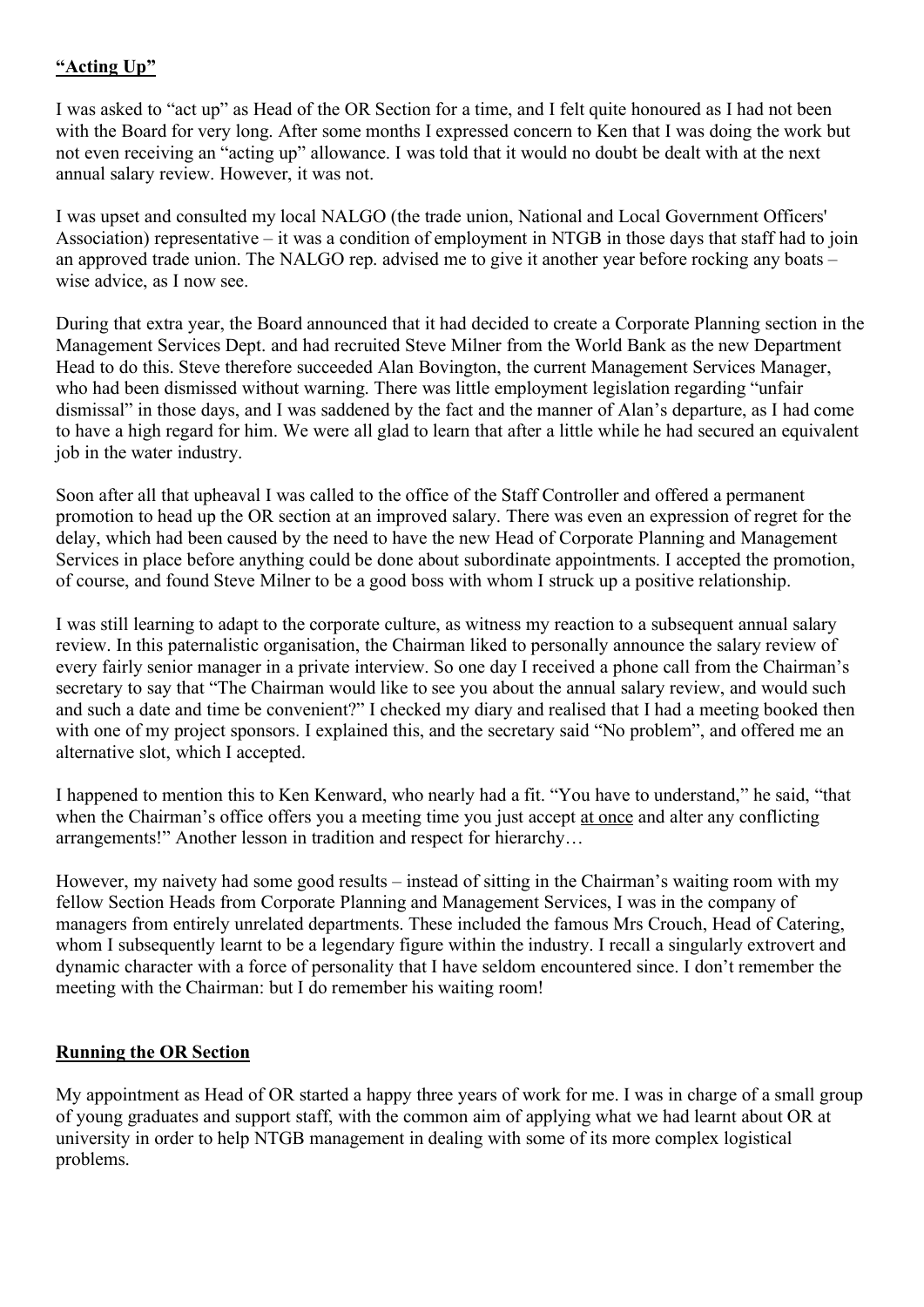Problems we looked at, with varying degrees of success, included:

- Minimising the feedstock costs of the Board's gas manufacturing plants within the complex constraints in the purchase contracts – a project that ran on and on until we realised that the search for a perfect model was too costly, and settled for a simpler model
- Determining the optimal number and locations of gas appliance showrooms across the District an ambitious project, which raised good questions, but gave only limited answers
- Minimising the costs of the Board's supply of natural gas from the Gas Council according to the Council's Bulk Supply Tariff – a successful project from NTGB's viewpoint, but less so from Gas Council's
- Control of appliance stocks within District warehouses
- Optimising the number of warehouses the project showed that costs could be saved by moving from the policy of "one warehouse for each of the 5 Districts" either to a single warehouse, or to just two warehouses
- Advising on whether a team of specialist fitters should be created for "de-conversions" (restoring an appliance to work on town's gas when a customer moved from a converted area to one that had not yet been converted) – a very small but satisfying exercise (the answer was No).

There were many others, of course. It was a big period of learning – for me as much as for my OR officers. As a mathematician, I found it hard to accept that "the best is the enemy of the good" – i.e. that the search for the truly optimal solution may take so long that it is better to settle for a near-optimal solution that can be found quickly. And, as a manager, I had to understand that my staff were individuals with feelings and ambitions, not robots!

### **Staff Development**

Like me, my OR officers had arrived in our organisation with a training in finding the solutions to complex problems, but with little experience of adapting to an unfamiliar corporate culture. In my case, the solution was to make me read the organisation's history: but I couldn't see that approach working well for less "bookish" colleagues. So, I instituted team meetings on Friday afternoons to help address this issue, as well as the running of the OR section. I asked Ken Kenward to come and talk about the Gas, Light and Coke company, and he used anecdotes and memories of individuals and events to bring to life a whole culture that was in the process of disappearing, but was still strong among senior management.

Surprisingly perhaps, I came to have quite a respect for this culture, which actually got things done at a time when social values were very different from those of today – e.g. the construction of the (then) biggest gasworks in the world on the banks of the Thames at Beckton.

What else could we do to acculturate our young graduates to the realities of our employing organisation? Well, occasional works visits were obviously essential, and we organised one to the carbonising gasworks at Nine Elms, where huge vertical retorts turned coal into coke while producing vast quantities of coal gas. It was hot, smelly, visibly dangerous, and a complete contrast to our office environment.

Another visit was to a gas reforming plant – similar to a small oil distillery, but where natural gas was turned into Towns Gas to be compatible with the coal gas distribution system and appliances. I recall my mathematicians talking to the plant engineers, and discovering that when their mathematical model said "shut down the Beckton CRG plant", this meant hours of hard work for the plant engineers, as these big chemical plants can't be shut down without a long lead time and a lot of careful control. This really brought home to me the importance of contact with the operating end of the business for those who sat in the ivory tower of corporate headquarters.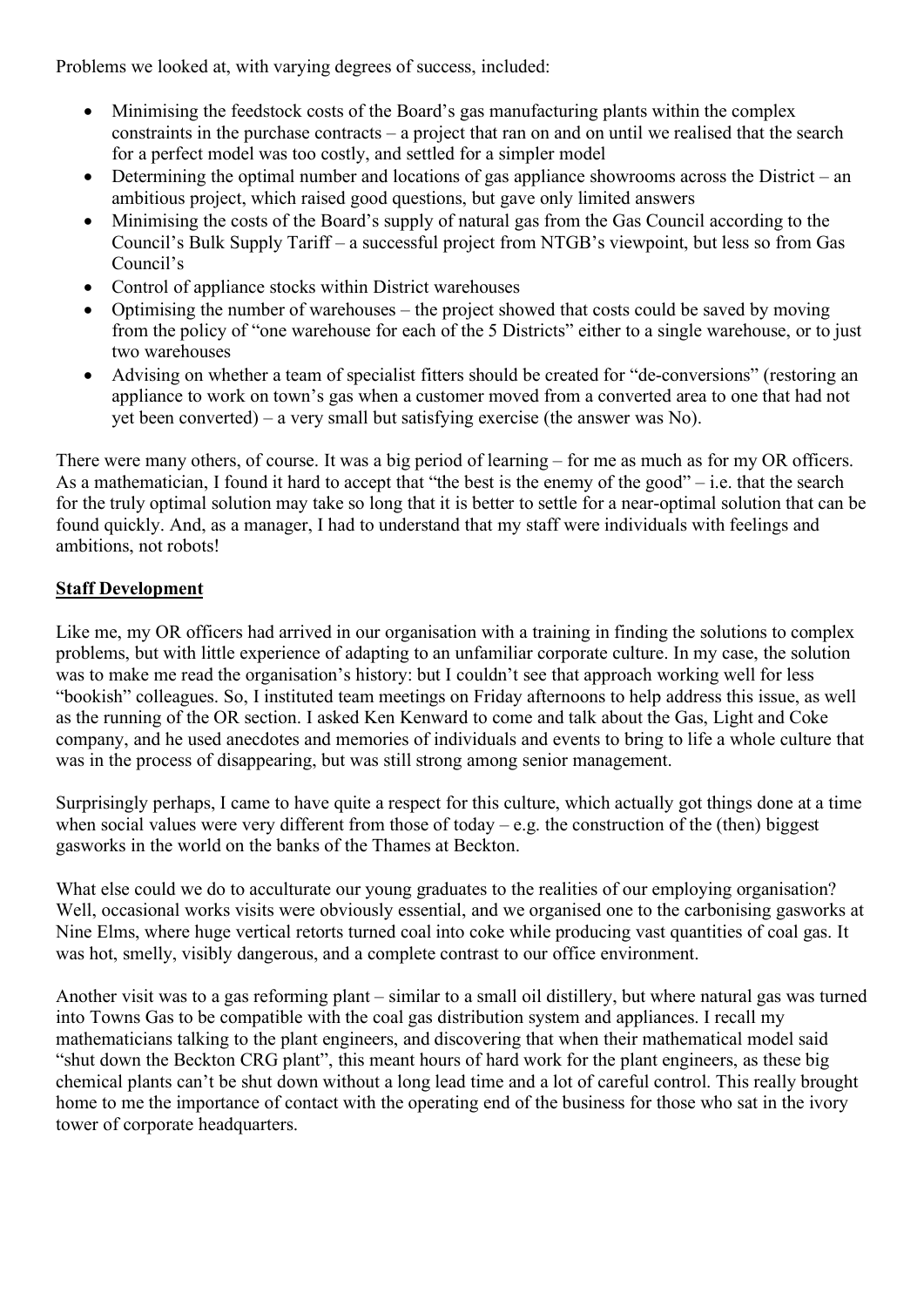Another issue that we addressed in our team meetings was the need to talk cogently about what we were doing. Most of my staff were young graduates with an academic science or mathematics qualification, and little experience of communications. They had to represent our section at meetings with our internal clients, and therefore needed to learn how to present well, and to think on their feet.

I had the idea of adapting the "Just a Minute" format from the popular radio programme of that name – but with some changes to make it educational. I instituted a half-hour session during our weekly Section Meetings, for each of which one team member was appointed "organiser", and the rest of us were participants.

The organiser had to find a dozen or so subjects (not necessarily work-related) about which any team member should be able to speak. He or she wrote each of them on a slip of paper (keeping everything secret). All the team members' names were also written on slips of paper. At the start of a session, the organiser drew one topic and one team member's name from either pile of slips, and the team member had to walk to the front of the room and speak for one minute without hesitation, deviation or repetition on the designated topic. The organiser used a flip chart to mark up every hesitation, deviation or repetition, and that at the end of the minute the total score of mistakes was announced.

Every team member (including myself) took part in these sessions – and every team member took a turn as organiser. All graduate staff members were required to take part, but it was optional for support staff as they did not have to represent the section at external meetings. It was remarkable how people improved in their presentation skills as the weeks went on. The senior people needed to maintain their credibility by achieving good scores, and the more junior members were very motivated to challenge them. An unexpected side effect was the enhancement of team spirit, as we all came to enjoy these sessions, stressful though they might be, and to learn more about each other.

## **Project planning**

Coming from a Research Association, in which there was an ethos that R&D is full of uncertainties and so cannot be planned, I was very familiar with the view that an OR project would take as long as it took, and could not realistically be controlled. However, I had in my previous job been asked to look for project management tools that would help to plan and evaluate R&D projects while having due regard to the inherent uncertainties. So, I was keen to bring a degree of planning and control into my OR Section's projects.

The teams were asked to produce network plans for their projects using a system like Critical Path Analysis but with additional provision for representing key uncertainties. The plans were displayed on large notice boards, and enabled teams to estimate possible resource requirements to achieve project objectives on a probabilistic basis. Plans were updated at monthly project reviews, and time spent on each project was noted on time sheets. Control charts were created showing time actually spent on each project, plus the latest estimate of expected time to complete.

Most projects took longer to complete than originally hoped, and the control charts enabled slippage to be seen, and then extrapolated to give a more realistic estimate of likely completion date. One project proved to be always a month from completion, so an in-depth project review was carried out. We found that the computer model took so long to update that the results arrived too late to be used. A less complex model gave adequate answers on time, and that was what we used.

#### **Office accommodation**

Our open-plan office was in a former warehouse, and all the hard surfaces led to a high noise level most of the time. To mitigate this, we asked for extra large notice boards on which our project plans could be displayed. The lower part of these boards could not easily be used for detailed plans, so we put up various decorative posters.